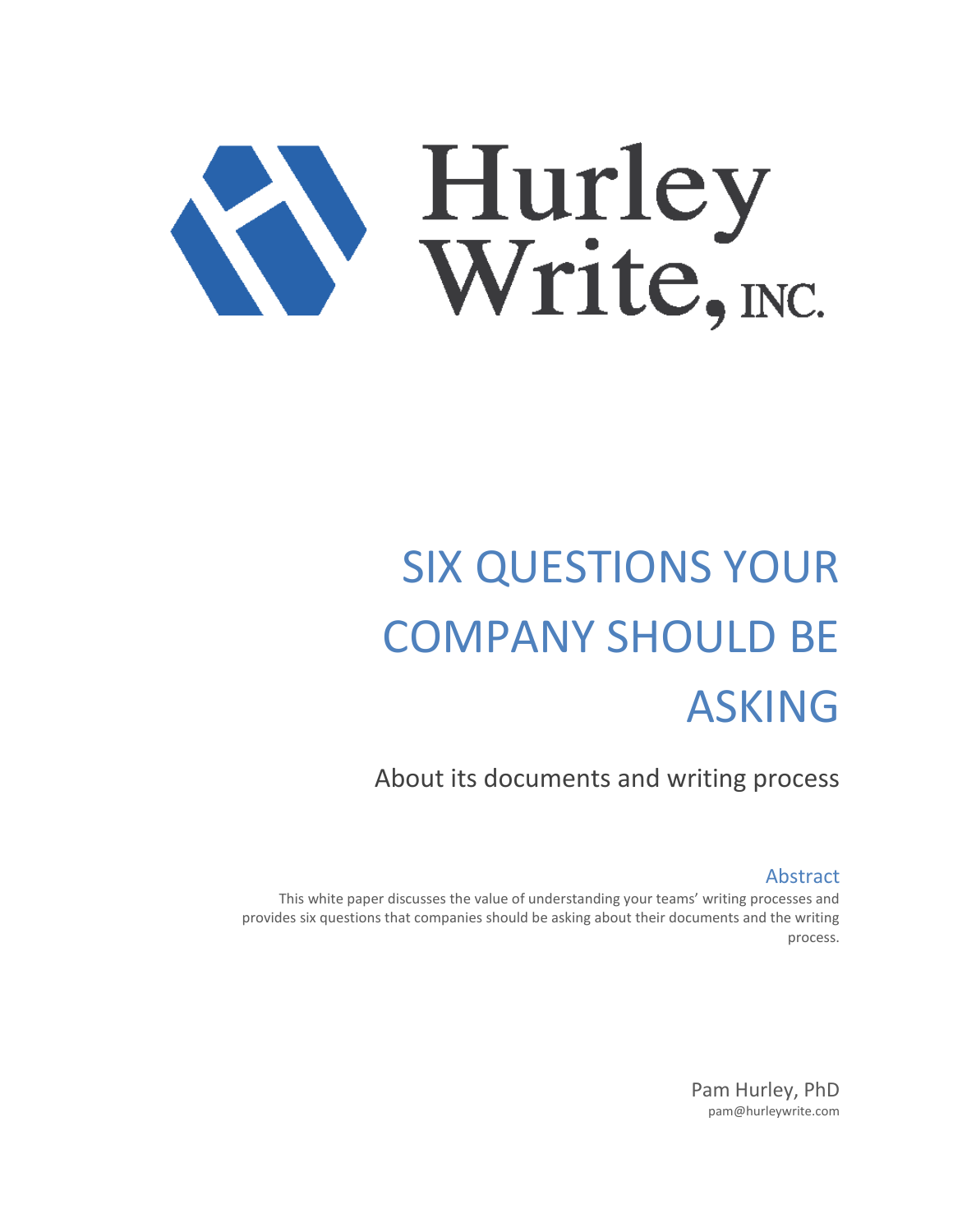It is no secret to anyone in business that writing, and writing well, is critical, whether that writing is in the form of emails, whitepapers, proposals, or reports.

What may be less obvious is that poor writing can damage a business, a topic we discuss at length in our white paper, "[The ROI of Effective Writing.](https://www.hurleywrite.com/white-papers/id/3511423/the-roi-of-effective-writing)" What can be done to reverse the effects of poor writing? Obviously, starting with the writers themselves makes sense. But first, organizations must recognize that there is a problem in how their employees plan, write, and revise. Second, the organization must ask the right questions to figure out how to fix the problem.

The second item often doesn't happen for several reasons: 1) many businesses fail to recognize that their real deliverable is the written document; 2) many organizations believe that a poor knowledge of grammar is to blame for deficient writing skills; 3) many organizations lament the lack of strong writing skills, but fail to assess why the writing is poor; 4) well-meaning managers and supervisors, acting as surrogate editors, edit the documents of others but focus on grammar and style, which may be the only factors they associate with good writing; and 5) companies often use poorly written models to illustrate how a document is to be written. Let's discuss these point by point and discuss what companies ought to be doing to address poor writing.



Point One: We've all done it: read a document and thought, "This document is too difficult to read" or "This document is too verbose" or "This document is too long or doesn't meet my needs." Whatever it is, we all do this because that's what readers do: they make judgments about the document and its readability and about the writer and the writer's organization. Personally, I've opted not to do business

with a firm that couldn't produce a well-written, thoughtful piece that focused on my needs. And I'm sure I'm not alone. The take-away is that readers are judging your company and deciding whether to do business with you based on the documents your teams produce; therefore, ensuring that these documents reflect the professionalism and intelligence of your staff is crucial.

Point Two: Since, as we've established in Point One, the document is *the* deliverable, wouldn't it make sense for organizations to understand how well their documents are doing the intended job? Organizations spend money and resources on all types of research and data to ensure that the firm is making money, spending money wisely, and delivering quality products and service to customers, but they often don't take the time to assess the effectiveness of their documents



Copyright 2016. All rights reserved.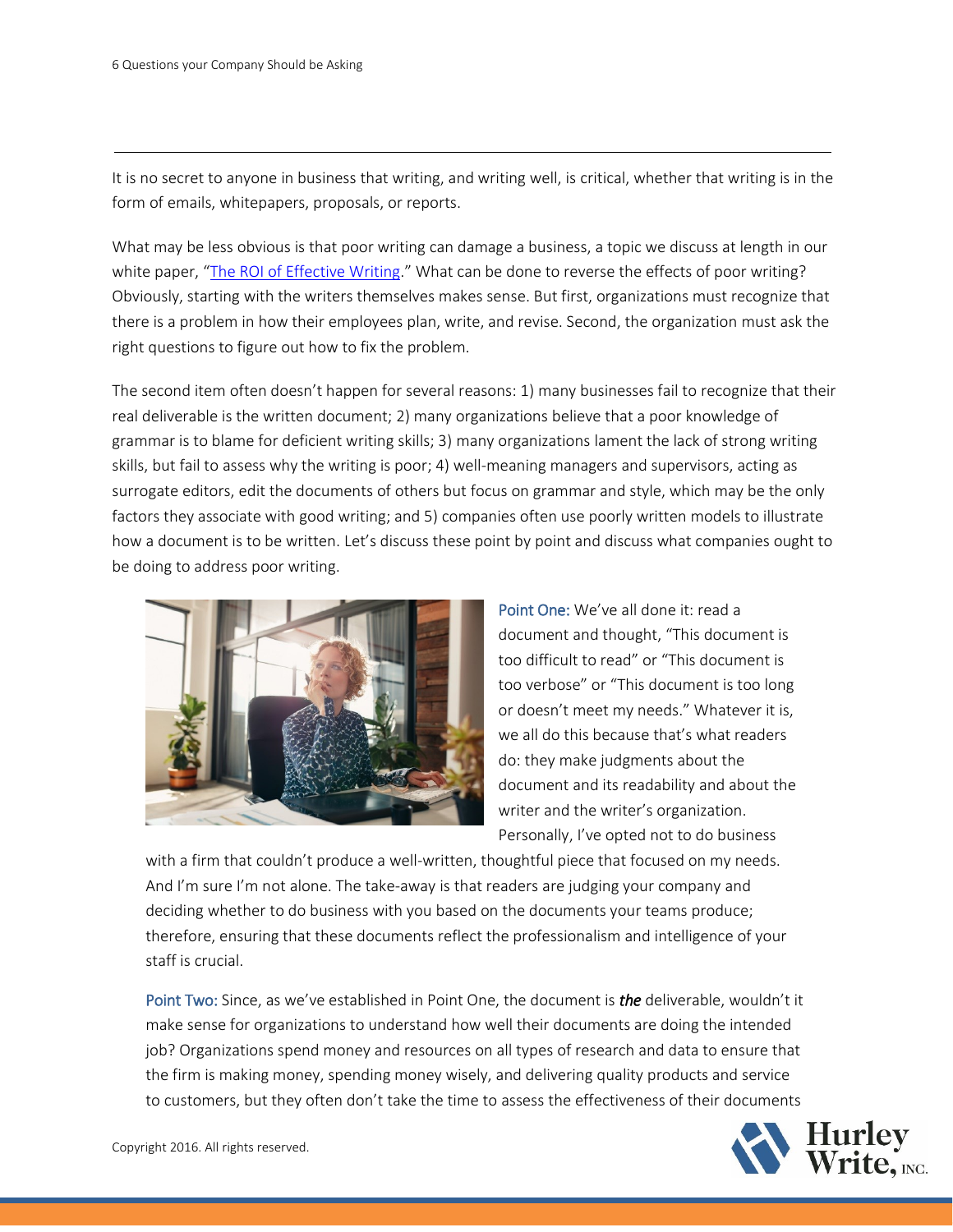or if their employees have the tools they need to plan, write, and revise effectively and efficiently.

Point Three: While grammar is important in a well-written document, it's not of primary importance because it's the easiest aspect document to remedy. Instead, nonwriters should focus instead on content of the document, rather than on grammar (or wordsmithing, an equally time-wasting activity), especially in the early stages of writing. Content, and how that content is conveyed, is king.

Point Four: In many organizations, since editing is often left up to project managers and supervisors who have had no real training as editors, personal style/preferences often become an issue. For instance, we've had project managers tell us that they don't allow their personnel to use the gerund form ("ing") of a verb or to use "that" in any of their written documents. This reliance on antiquated and often senseless rules can result in three issues: 1) supervisors and managers spending far too much time editing; 2) an editing process that doesn't result in better writing because the recipients either don't understand the changes being suggested or feel that the meaning has been changed; 3) an acrimonious process that leaves both the editors and the writers frustrated.

The take-away is that while editing is important, businesses need to create an established process with ground rules based on readability studies, so that less time is wasted, the editing process is embraced, and both parties have a good understanding of what's expected and what the outcome will be.



Point Five: Models are often used (models are not templates, but are documents that someone else, or the writer him or herself, has written that are used to recreate the same type of document) in many companies, often in the belief that they save time. The problem with many of these models is that there may be an assumption that the model itself is adequate and/or that the model works in all cases. Unfortunately, the use of models can often undermine the credibility of the writer because their use can make the writer appear lazy or thoughtless and the models themselves become a "one size fits all," which translates into little thought or care being given to how a writer should approach a topic and/or reader to get the best outcome.

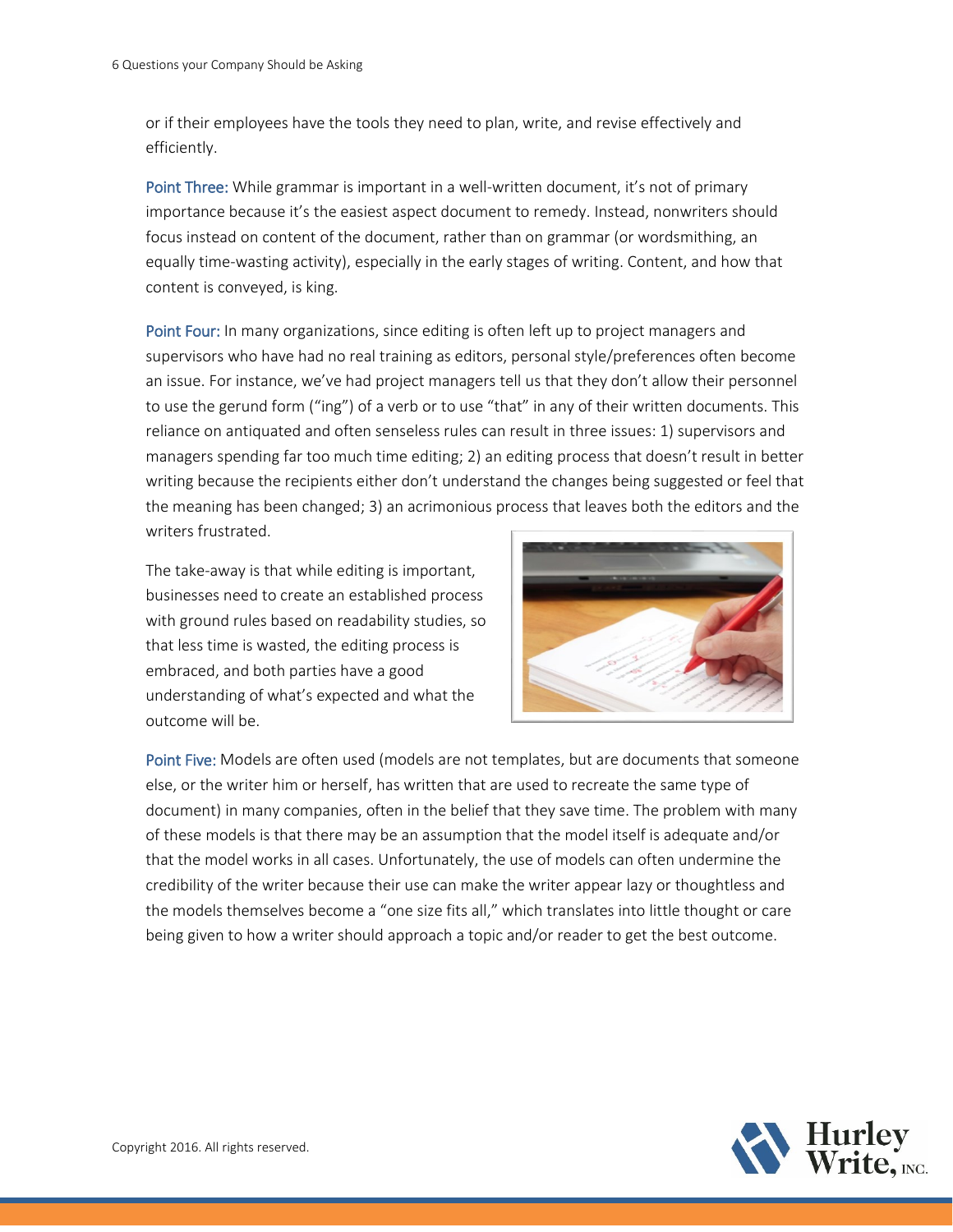## What Questions Should You be Asking?



Managers, supervisors, CEOs, and business owners would be well served to assess how effectively their staffers are planning, writing, and revising. Asking a few simple questions can give any organization valuable information to help them understand what's working and what's not and how to remedy any problems:

- 1. How much time do they spend planning the document? Planning saves time in the writing process, but is often one of the most neglected aspects of writing. And by the way, organizations need to provide writers with ample time to plan, even when time is an issue (there are lots of ways to do this).
- 2. How do they approach their writing tasks? Do they procrastinate or do they spend time every day planning and writing? [Research](https://www.insidehighered.com/advice/2009/11/02/what-research-says) shows that spending time every day writing results in improved writing. Again, this doesn't mean hours and hours; 15 minutes a day is all that's needed.
- 3. What is their attitude about writing? Do they dislike it? Are they enthusiastic and confident? Do they feel that writing is secondary to their "real" jobs or that their writing is undervalued/unimportant because someone else will rewrite it anyway? How they view writing may speak to larger cultural issues within the organization; understanding their attitudes and why they feel as they do can help you devise a solution.
- 4. What does their writing process look like? Do they, for instance, wait until the last minute? What tools do they have in place to plan and write? Are they using the same process (models, for instance) regardless of the outcome? Do they have a process at all? When writers fail to understand why they do they do, they're doomed to commit the same mistakes repeatedly.
- 5. What questions arise from your staff's documents? What questions do clients/customers have? What kind of feedback are clients/customers providing? How often do your staff's documents result in the desired outcome? Taking the time to assess the effectiveness of your documents for customers/clients can provide great information about what's working and what's not.
- 6. What's your firm's editing process and is it repeatable? For instance, how many rounds of editing, typically, does it take to polish a document)? Do nonwriters themselves have adequate tools to self-edit? Do managers and supervisors, or those who edit the documents, have a common foundation they use to edit, or is it that everyone edits in a way that makes sense to them? What kind of feedback is being provided and are writers given the opportunity for pushback? Editing should be a process in that writers and editors have the same expectations and writers are empowered to question feedback.

Answering these questions can help you understand what needs to be done to provide your nonwriters with the tools they need to plan, write, and revise more effectively.



Copyright 2016. All rights reserved.